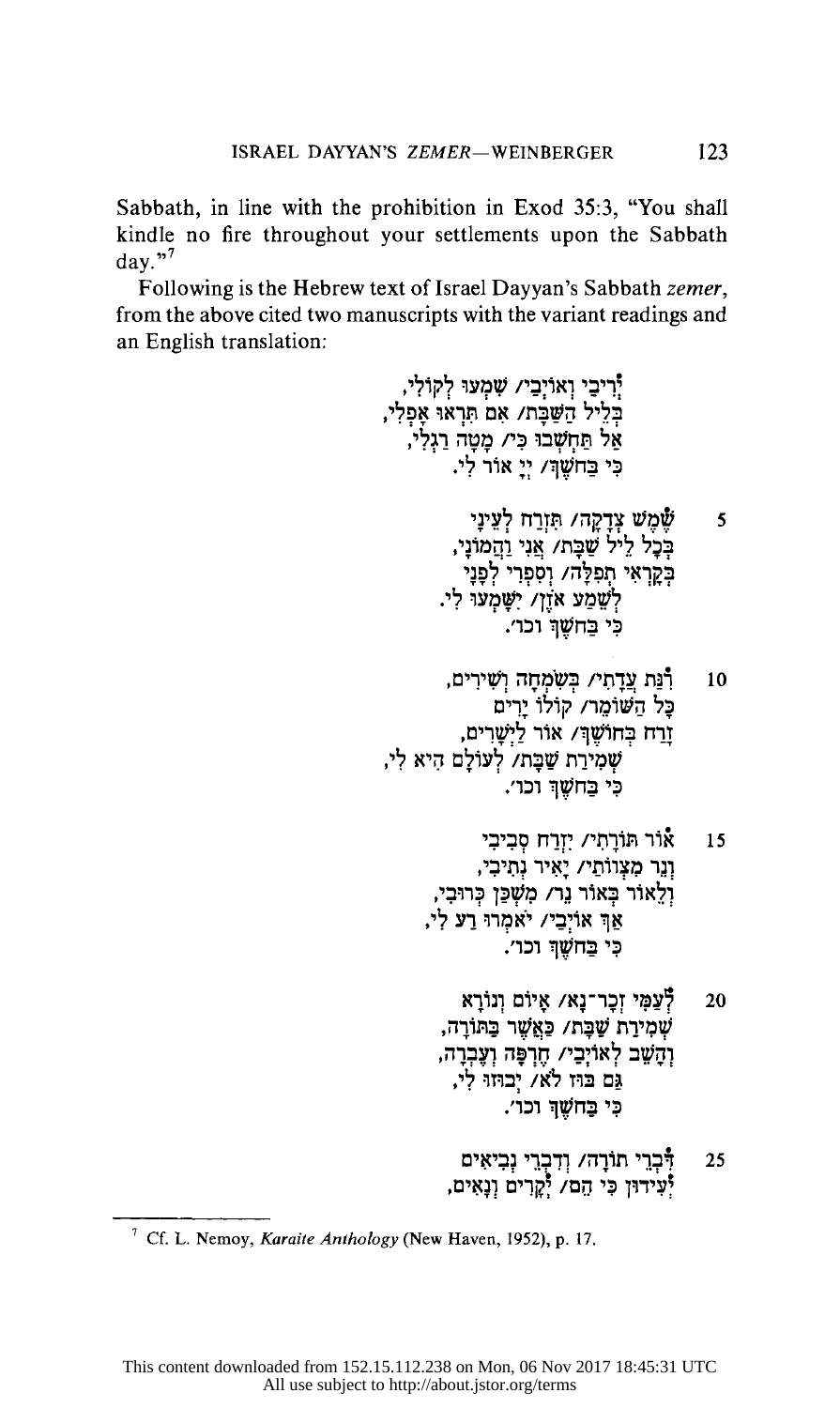נַפְשִׁי אֲעוֹרֶר/ אֲשׁוֹרֵר עֲדֵי אָם -<br>יָשַׁנְתִּי אָז/ יָנוּחַ לִי,<br>כִּי כַּחשֶׁךְ וכו׳.

שינויי נוסח: שו׳ 12 בליל, קרל: בכל. 5ב לעיני, קרל: מאת יי. 7א תפלה, קרב: תורה. דב וספרי, קרב: ועמי. 11א השומר, קרל: השומע. 11ב, קרל: .<br>אותה אומרים. 12ב לישרים, קרב: ישרים. 13, קרב: שמחת שבת/ לעד היא לי. 17א, קרב: ולאור באור. 17ב, קרל: ולמרות אבי. 18, קרל: אך אנכי/ חלילה לי. 20א לעמי ,קרב: לעולם. 21ב כאשר, קרל: וקיום. 23, קרל: יכלו גם לא/ יבואו לי. 26, קרל: יעידון כי מש/פטי גאים.

## **ENGLISH TRANSLATION:**

Hear me, my adversaries and enemies.

If you see me sitting in the dark on the eve of the Sabbath,

Do not think that I am in distress [literally, my foot has given way],

Since God is my light in the darkness.

A sun of victory shines before my eyes

Each Sabbath eve, [and] I and my people read the prayers with my [prayer] book before me.

At the mere report of me they are submissive,

Since God is my light, etc.

The prayers of my congregation are offered with joy and with song;

All who observe [the Sabbath] raise their voices,

[And] light for the righteous shines in the darkness;

Everlasting is the observance of the Sabbath,

Since God is my light, etc.

The light of my teaching brightens my surroundings,

And the lamp of my commandments illumines my path,

And like the candle-light it gives luster to the sanctuary [literally, to my cherub's dwelling],

Although my enemies speak evilly of me, [I care not] Since God is my light, etc.

Consider my people, [O God], fearful and dreadful,

[Who have] observed the Sabbath as instructed by the Torah,

And return to my enemies [their] taunts and anger upon their own heads.